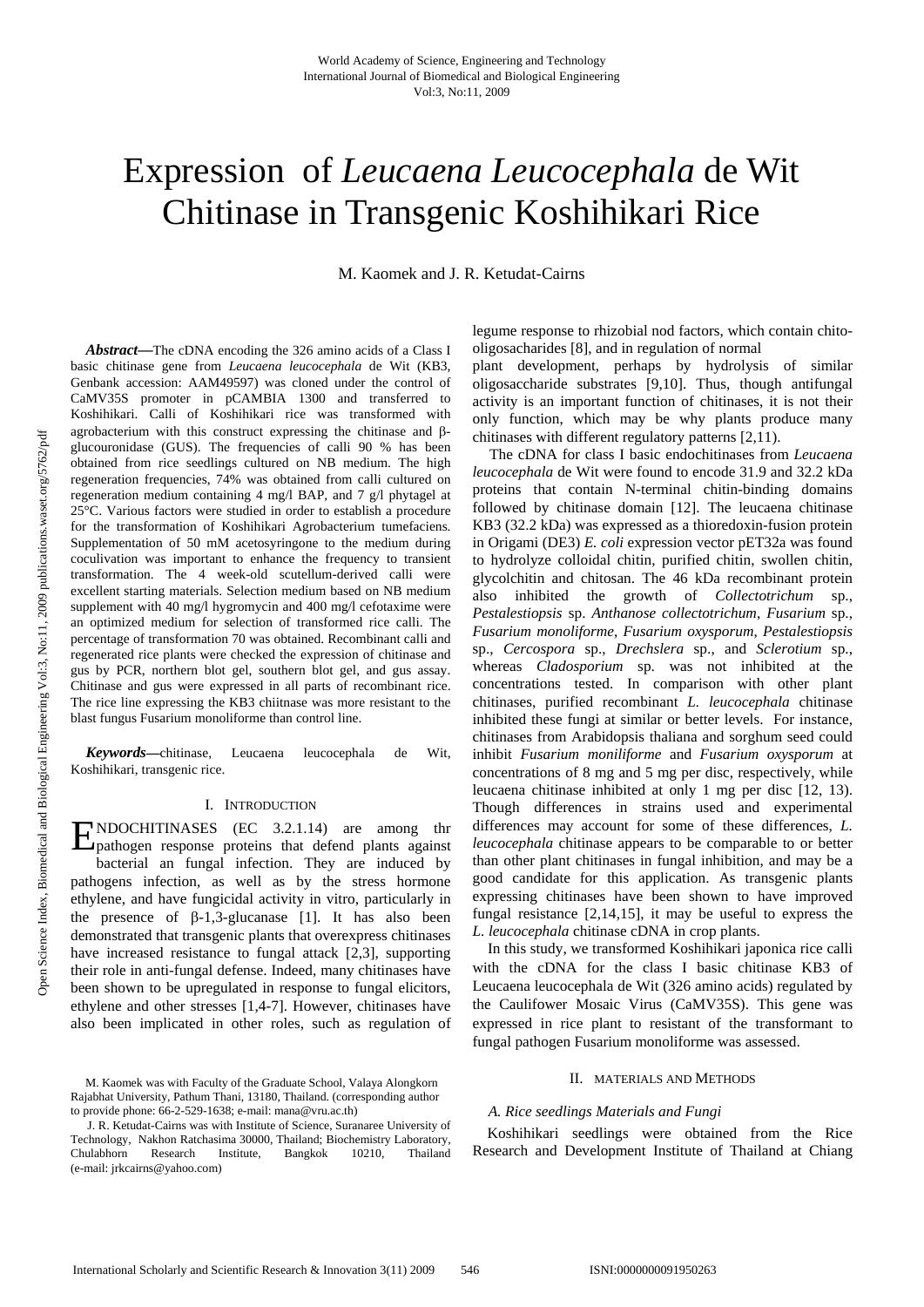Mai. Fusarium monoliforme strain was obtained from the Plant Pathology and the Microbiology Division, Department of Agriculture, Ministry of Agriculture and Cooperatives, Bangkok, Thailand.

## *B. Enzymes and Reagents*

Agar, peptone, and yeast extract were products from DIFCO. Restriction enzymes, deoxyribonucleotides, 5-bromo-4-chloro- 3-indolyl-b-D galactoside (X-Gal), Taq polymerase, and T4 DNA ligase were products from Promega (Madison, WI, USA). pBI121 was obtained from Fujimura laboratory, University of Tsukuba, Ibaraki, Japan, pCAMBIA 1300 and pCAMBIA 1301 were obtained from CAMBIA, Canbera, Australia. All chemical were products from Ajax. All antibiotics were products from Sigma (St. Louis, MO, USA). The northern blot and southern blot (North2South Direct HRP Labeling and Detection) kit was from PIERCE (Rockford, Il, USA). All other chemicals were products of Ajax FineChem.

## *C. Plasmid constructs and DNA transformation*

A BamHI-SacI subclone of pUC19 containing 326 amino acids chitinase gene [12] was cloned into BamHI and SacI sites of pBI121. The pBI121 plasmid contains the cauliflower mosaic virus (CaMV) 35S promoter and Nos terminator. The resulting plasmid was digested with HindIII and EcoRI and subcloned into the *Hin*dIII and *Eco*RI sites of pCAMBIA 1300. The resulting plasmid was checked by digestion with *Bam*HI-*Sac*I, *Hin*dIII-*Eco*RI, *Bam*HI-*Eco*RI, and *Hin*dIII-*Sac*I. The recombinant pCAMBIA 1300, control pCAMBIA 1300 and pCAMBIA 1301 plasmids were transformed into Agrobacterium tumefaciens strain EHA 105 by a standard method [16]. Agrobacterium tumefaciens containing the plasmid recombinant pCAMBIA 1300, control pCAMBIA 1300, and pCAMBIA 1301 plasmids were selected by growing in the LB medium containing 50 mg/l kanamycin and 50 mg/l hygromycin.

# *D. Callus culture and plant transformation*

Calli of Koshihikari was induced on NB medium containing 2 mg/l 2,4-D for 1, 2, 3, 4, 5, and 6 weeks (study on effect of calli age). The medium were changed every 5 days. Agrobacterium cells which contained pCAMBIA 1301 containing the GUS gene, control pCAMBIA 1300, and pCAMBIA 1300 containing the CaMV35S promotor, leucaena chitinase gene, and NOS expression cassette insert were cultured in the AB medium containing 50 mg/l kanamycin at 28?C for 3 days. Half a colony of agrobacterium was inocaulted in 30 ml of sterileR2L (R2 macro + micro + LS vitamin + 10 g/l glucose + 2.5 mg/l 2,4-D, pH =  $5.8$ filtration) containing 50, 100, 250, and  $500$  mM of acetosyringone (study on effect of acetosyringone concentration) and shaken at  $28^{\circ}$ C until the OD =1 at 600 nm and diluted to 0.01 with R2L  $(3-5x10^9 \text{ cell/ml})$ . The calli of Koshihikari was suspended in the agrobacterium for 10 min with occasional shaking, removed, and transferred onto R2S  $(R2 + 50, 100, 250, and 500$  mM of acetosyringone) plates, and incubated at 25°C in the dark for 2-3 days.

*E. Selection of hygromycin resistant colonies* 

Calli that had been cocultured with the agrobacterium for 2-3 daus was transferred to NB medium containing 2.5 mg/l 2,4-D, 300, 400, 500, and 600 mg/l cefotaxime (study on effect of cefotaxime concentration), 7 g agarose gel type I, and 30, 40, 50, and 60 mg/l hygromycin (study on effect of hygromycin concentration). Koshihikari was maintained in darkness for 3 weeks in controlled environmental with 80% relative humidity at 25°C and 28°C (study on effect of temperature).

# *F. Regeneration of rice plants*

Hygromycin-resistant Koshihikari rice plant was regenerated on  $NB + 2.5$  mg/l  $2,4-D + 1, 2, 4, 5$ , and 6 mg/l of BAP (study on effect of BAP concentration)  $+ 5, 6, 7, 8$ , and 9 g/l of phytagel (study on effect of phytagel concentration) for 2 weeks in dark and transferred on  $NB + 0.5$  mg/l NAA for 1 week in darkness and 3 weeks in light. The transgenic rice plants were transferred to grow in soil under ambient conditions.

## *G. GUS assay*

Detection of GUS activity for find part of plant expression, was according to the method of Budelier, et al. [17]. Calli and transgenic plants tissues were stained in staining solution, which contained 50 mg of 5-bromo-4-chloro-3-indolyl-b- Dglucuronide (X-gluc) in 50 ml of 100 mM sodium phosphate pH 7.0, 0.5 mM potassium hexacyanoferate, 10 mM EDTA. The tissues were incubated at 37°C for 3 h and fixed in FAA (42% ethanol, 5% glacial acetic acid, and 10% formalin).

# *H. PCR Analysis*

To checked for the chitinase gene, DNA was extracted from leaf, root, stem, and seedlings at 4 weeks by the CTAB method. The mixtures were amplified with Taq polymerase under the following conditions, denaturation at 95°C for 5 min and 30 cycles of 1 min at 95°C, 1 min at 55°C, and 2 min at 72°C. The 5'KB3 primer (ATCAAATCCAAGAGATGG) and the 3'KB3 primer (CTCGAGGAGGACGTCGATGAG) To checked for the hygromycin resistance gene, PCR was done by the same method with the HRG5' primer (ATGAAAAAGCCTGAACTCACC) and the HRG3' primer (TTCGGTCGGCATCTACTCTAT).

# *I. Northern blot analysis*

Total RNA was extracted from leaf, roots, stems, and seedlings at 4 weeks by the CTAB method. Total RNA was run on 0.8 agarose gel and transferred onto nylon membranes. The membranes were hybridization to a chitinase gene probe (KB3 chitinase) labeled with the North2South Direct HRP Labeling and detected according the kitdirections.

#### *J. Southern blot analysis*

Genomic DNA was extracted from leaf, root, stem, and seedlings at 4 weeks by the CTAB method. The genomic DNA was digested by *Bam*HI and *Sac*I, *Bam*HI and *Eco*RI, and *Eco*RI and *Hin*dIII. The resulting digests were separated by electrophoresis on a 0.8 agarose gel and transferred onto nylon membranes. The membranes were hybridized to the chitinase gene probe and detected by the same method as in northern blotting.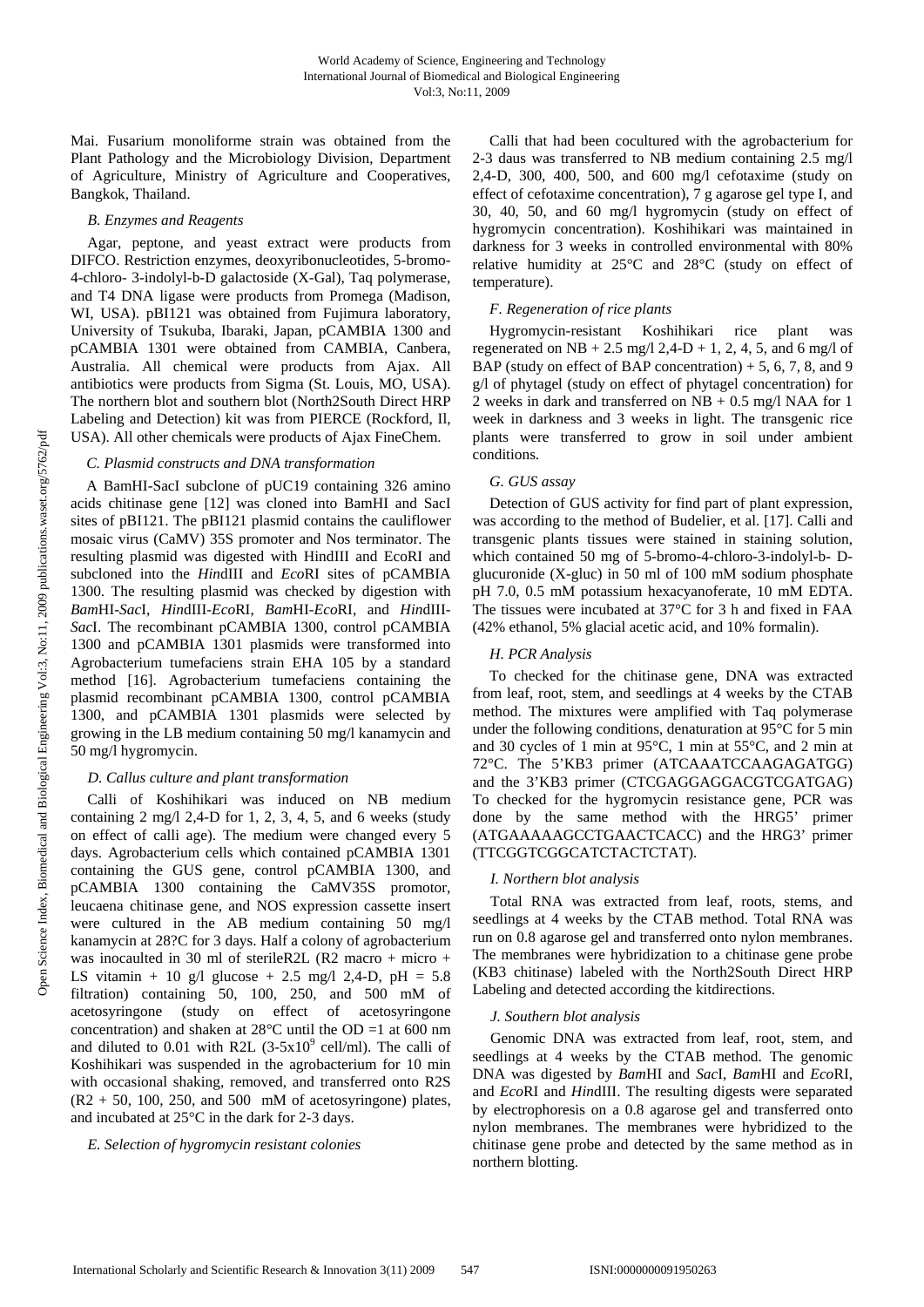# K. Fungus infection assays

A suspension of Fusarium monoliforme spores  $(1.5x10<sup>5</sup>)$ spores/ml) was spread on the upper surface of leaf of 20 fourmonths-old control and 20 Koshihikari plants. Control plants were mock-inoculated in the same way for 1-2 weeks. obtaining any security clearances.

#### III. RESULTS AND DISCUSSION

#### *Plasmid constructs and DNA transformation*

The HindIII-EcoRI containing CaMV35S promoter, chitinase, and Nos poly A was introduced into rice by Agrobacterium tumefaciens mediated transformation. The 1.1 kb chitinase fragment (326 amino acids, KB3) was cloned into BamHI-SacII of the polylinker region of the plasmid pBI121. It contains a CaMV35S promoter, and Nos poly A. The recombinant palsmid containing CaMV35S promoter, chitinase, and Nos poly A was subcloned into HindIII-EcoRI of the polylinker region of the plasmid pCAMBIA 1300 that shown in fig. 1 and introduced into A. tumefaciens strain EHA 105. The A. tumefaciens was used for infection of rice calli.



Fig. 1 The recombinant plasmid pCAMBIA 1300 containing CaMV35S promoter, leucaena chitinase, and Nos poly A.

#### *Callus culture and transformation*

Calli of Koshihikari was induced on NB medium (fig. 2A) supplemented with 2 mg/l 2,4-D. The calli were formed from the scutella tissue of mature seeds within 3-4 weeks of culture initiation. After 4 weeks out of 50 of Koshihikari mature seeds, 45 seeds produced calli corresponding to 90 % calli induction that shown in table 1. A. tumefaciens strain EHA 105 habouring pCAMBIA1300 containing CaMV35S, chitinase, and Nos poly A; pCAMBIA 1301 containing a GUS-expression for comparing, were used for co-cultivation of calli. The transformation efficiency, defined as number of

GUS transformations divided by number of explants inoculated, as the percentages, were 51.22 of Koshihikari. GUS-position blue spots and yielded were shown in fig. 2B and table 1, respectively. Control treatment never yielded GUS-position blue spots. Calli age for regenerated was between 42% and 70 % from 1 to 6 weeks. The highest frequencies of calli age for regenerated was 4 weeks of 70 % that shown in table 2. The small globular calli were cocultivated with Agrobacterium tumefaciens strain EHA 105 on R2S medium supplement with 50, 100, 250, and 500 mM of acetosyringone plate incubate at 25°C dark for 2-3 days. The highest frequencies of acytosyringone concentration for remove agrobacterium is R2S medium supplement with 50 mM of acetosyringone of 74% that shown in table 3.



Fig. 2 4 weeks of rice calli. (A) is Koshihikari. (B) is GUS transformations in rice calli of Koshihikari was checked. It shown blue spot. (C) is regenerated of transgenic Koshihikari. TABLE I

#### THE PERCENTAGE OF CALLI PRODUCED, GUS ASSAY, AND HYGROMYCIN RESISTANCE.

| Numbers of<br>seeds | Number of<br>cali | percentage | GUS-blue<br>spots | percentage |
|---------------------|-------------------|------------|-------------------|------------|
| 50                  | 45                | 90         | 23                | 51.11      |

TABLE II EFFECT OF AGE OF CALLI ON THE FREQUENCY TRANSFORMATION.

| Age of calli<br>(weeks) | The initial number<br>of calli | Nuber of<br>regenerated calli | percentage |
|-------------------------|--------------------------------|-------------------------------|------------|
|                         | 50                             | 21                            | 42.00      |
| 2                       | 50                             | 19                            | 58.00      |
| 3                       | 50                             | 30                            | 60.00      |
| 4                       | 50                             | 35                            | 70.00      |
| 5                       | 50                             | 27                            | 54.00      |
| 6                       | 50                             | 19                            | 38.00      |

TABLE III EFFECT OF ACETOSYRINGONE ON THE FREQUENCY TRANSFORMATION.

| Age of calli<br>(weeks) | The initial number<br>of calli | Nuber of<br>regenerated calli | percentage |
|-------------------------|--------------------------------|-------------------------------|------------|
| 50                      | 50                             | 37                            | 74.00      |
| 100                     | 50                             | 33                            | 66.00      |
| 250                     | 50                             | 22                            | 44.00      |
| 500                     | 50                             |                               |            |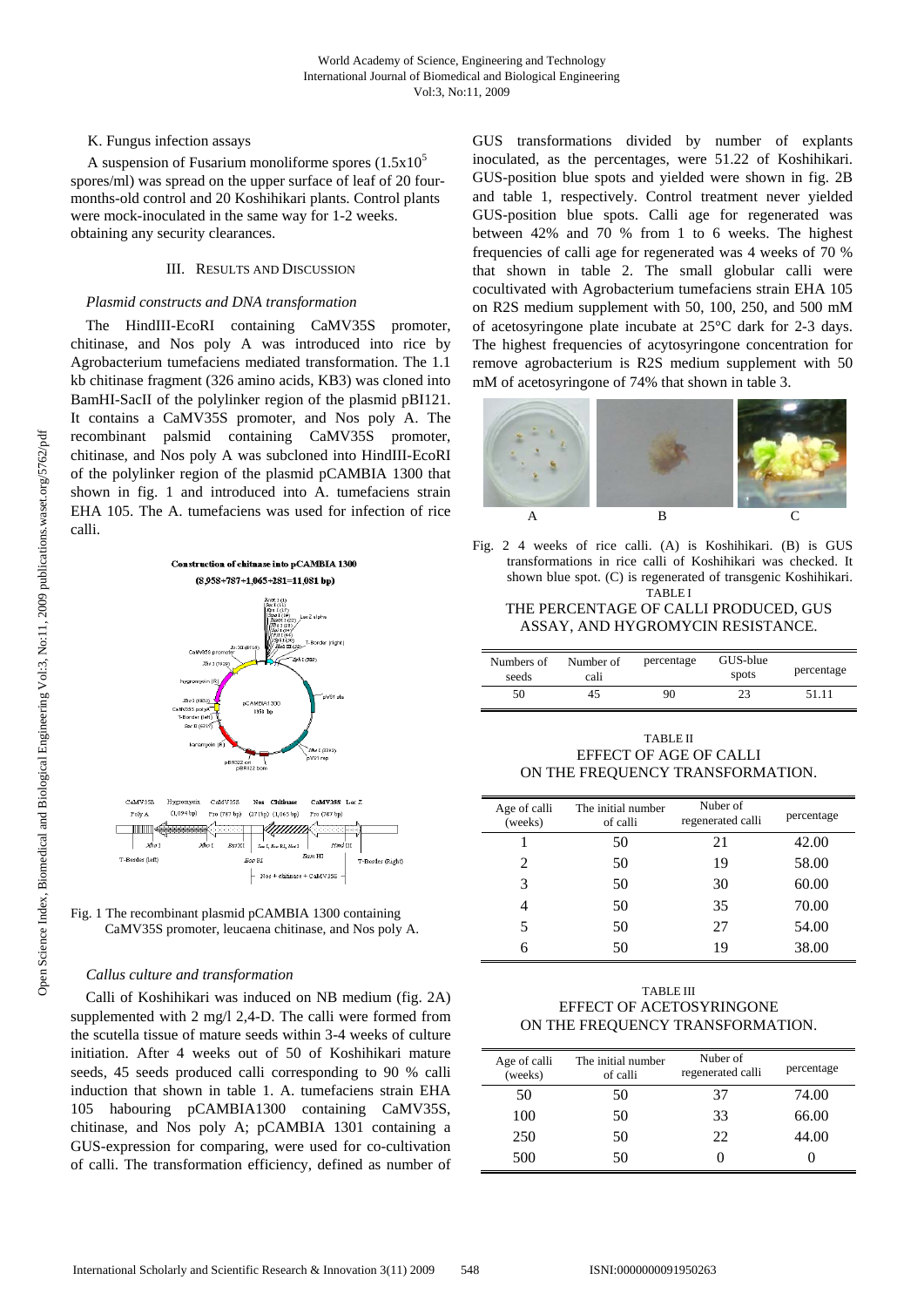It was produced shoots and roots.

# *Selection of hygromycin resistant calli*

The co-cultivated calli were transferred to the selection medium (R2S) containing 30, 40, 50, and 60 mg/l hygromycin to inhibit growth of non-transformed rice cells and supplemented with 300, 400, 500, and 600 mg/l cefotaxime to inhibit A. tumefaciens growth. The highest frequencies of hygromycin concentration is R2S medium containing with 40

TABLE IV EFFECT OF HYGROMYCIN RESISTANCE ON THE FREQUENCY CALLI SELECTION.

| Hygromycin<br>concentration<br>(mg/l) | The initial number<br>of calli | Nuber of<br>regenerated calli | percentage |
|---------------------------------------|--------------------------------|-------------------------------|------------|
| 30                                    | 50                             | 28                            | 56.00      |
| 40                                    | 50                             | 35                            | 70.00      |
| 50                                    | 50                             | 30                            | 60.00      |
| 60                                    | 50                             | 18                            | 36.00      |

TABLE V EFFECT OF CEFOTAXIME RESISTANCE ON THE FREQUENCY CALLI SELECTION.

| Cefotaxime<br>concentration<br>(mg/l) | The initial number<br>of calli | Nuber of<br>regenerated calli | percentage |
|---------------------------------------|--------------------------------|-------------------------------|------------|
| 300                                   | 50                             | 31                            | 62.00      |
| 400                                   | 50                             | 35                            | 70.00      |
| 500                                   | 50                             | 30                            | 60.00      |
| 600                                   | 50                             | 9                             | 18.00      |

TABLE VI EFFECT OF TEMPERATURE ON THE FREQUENCY CALLI SELECTION.

| Temperature<br>(°C) | The initial number<br>of calli | Nuber of<br>regenerated calli | percentage |
|---------------------|--------------------------------|-------------------------------|------------|
| 25                  | 50                             | 35                            | 70.00      |
|                     | 50                             | 29                            | 58.00      |

mM of hygromycin of 70% Koshihikari that shown in table 4. The highest frequencies of cefotaxime for inhibit A. tumefaciens growth is R2S medium supplement with 400 mg/l of cefotaxime of 70% Koshihikari that shown in table 5. Calli was grown in controlled environmental chamber in dark at 25°C and 28°C. The optimum temperature was 25°C of 70% that shown in table 6.

## *Regeneration of rice plant*

The calli of cells that recovered from the selection medium were regenerated on RN containing 0.5 mg/l NAA; 1, 2, 4, 5, and 6 mg/l of BAP; 5, 6, 7, 8, and 9 g/l of phytagel, and  $40$ mg/l hygromycin. These were incubated in dark for 1 week and in light (16 h.) for 3 weeks. Shoots and roots were

regenerated shown in fig. 2C. The highest frequencies of BAP concentration is RN medium containing with 4 mg/l of BAP of 74% Koshihikari that shown in table 7. The highest frequencies of pytagel to regenerated plant is RN medium

TABLE VII EFFECT OF BAP CONCENTRATION ON THE FREQUENCY REGENERATION.

| <b>BAP</b><br>concentration<br>(mg/l) | The initial number<br>of calli | Nuber of<br>regenerated calli | percentage |
|---------------------------------------|--------------------------------|-------------------------------|------------|
|                                       | 50                             | 26                            | 52.00      |
| 2                                     | 50                             | 30                            | 60.00      |
| 4                                     | 50                             | 37                            | 74.00      |
| 5                                     | 50                             | 17                            | 34.00      |
| 6                                     | 50                             |                               | 16.00      |

TABLE VIII EFFECT OF PYTAGEL CONCENTRATION ON THE FREQUENCY REGENERATION.

| Pytagel<br>concentration<br>(mg/l) | The initial number<br>of calli | Nuber of<br>regenerated calli | percentage |
|------------------------------------|--------------------------------|-------------------------------|------------|
| 6                                  | 50                             | 20                            | 40.00      |
|                                    | 50                             | 37                            | 74.00      |
| 8                                  | 50                             | 13                            | 26.00      |
| Q                                  | 50                             | 5                             | 10.00      |

supplement with 7 g/l of pytagel of 74% Koshihikari that shown in table 8.

# *GUS assay*

To find part of rice expression with pCAMBIA 1301 for comparing chitinase gene expression with pCAMBIA 1300 containing chitinase gene. Twenty plants were indenpendently regenerated from fourty randomly selected hygromycin resistant calli. Gus activity was detected in the leaf of 10 plants by X-Gluc staining. Gus activity of different organs was determined transgenic Koshihikari plants was monitored by fluorogenic assay after the addition of buffered MUG substrate to calli and all parts of Koshihikari transgenic plants that shown in the fig. 3. Every parts of transgenic rice shown blue color in leaf, stem, root, and seedlings but they shown a small blue spot in roots of transgenic rice.

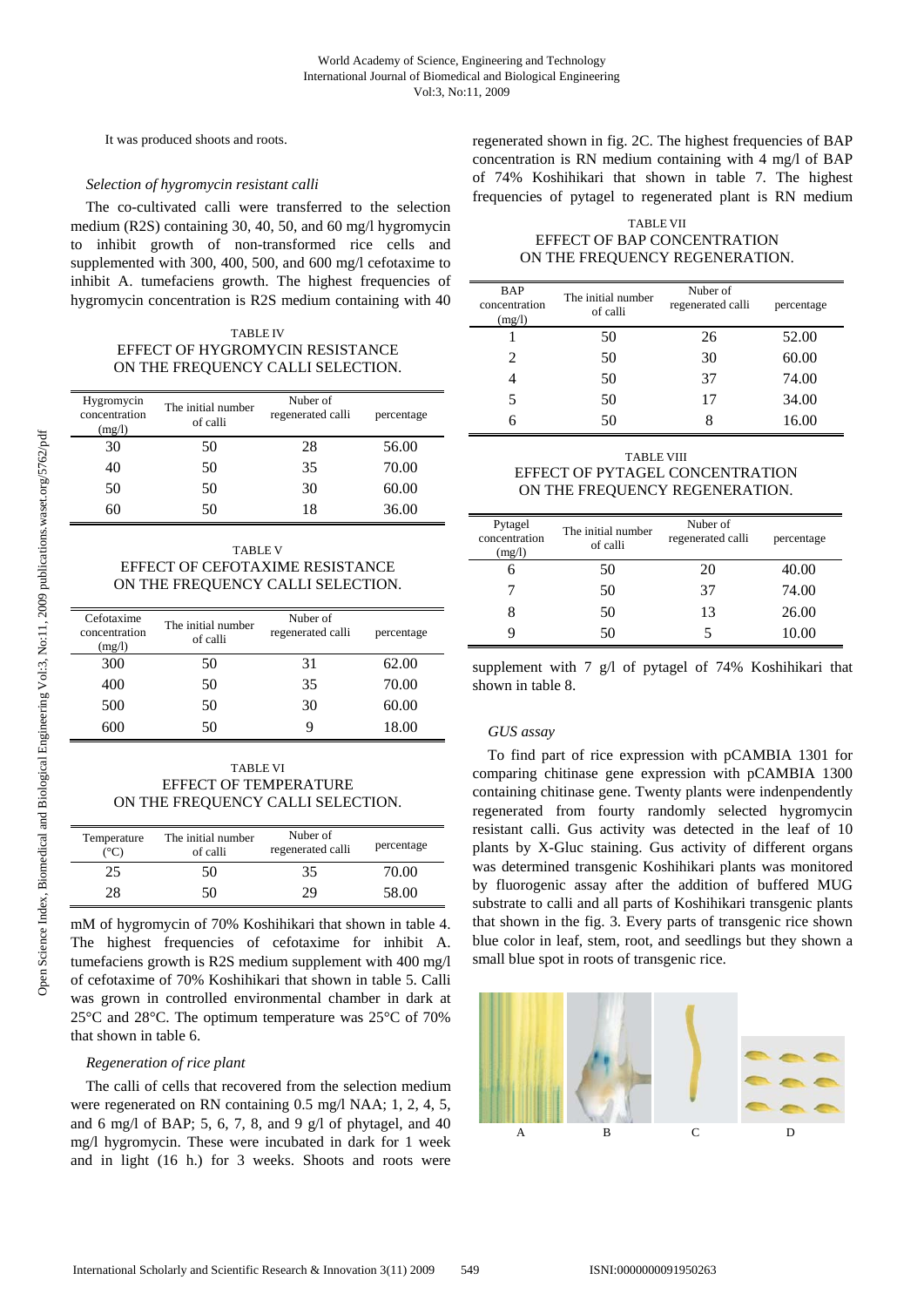Fig. 3 Transgenic rice of Koshihikari was Gus assay. They shown blue color in leaf, root, stem, and seedlings. (A), (B), (C), and (D) were leaf, stem, root, and seedlings of Koshihikari, respectively.

# *PCR*

Molecular analysis by PCR amplification confirmed that the leucaena chitinase gene was present in leaf, root, stem, and seedlings at 4 weeks, compared control pCAMBIA 1300 and pCAMBIA 1301 (non-transformed). Fig. 4 show that one bands corresponding to the expected leucaena chitinase fragments of 1,100 bp was detected in all part of Koshihikari transgenic plants but non-transgenic plants did not show that band. It was compared gus expression in transgenic rice, chitinase gene expressed in all of part of transgenic rice which the same gus gene expressed in all of part of transgenic rice. For confirmed that the hygromycin resistance gene was present in leaf, root, stem, and seedlings at 4 weeks, compared control pCAMBIA 1300 and pCAMBIA 1301. Figure 4A show that one bands corresponding to the expected hygromycin resistance fragment of 1,300 bp was detected in all part of Koshihikari transgenic plants and non-transgenic plants because of hygromycin resistance gene containing in pCAMBIA 1300 and pCAMBIA 1301. The hygromycin resistance gene was checked and shown 1,100 bp in fig. 4B.



Fig. 4 (A) Leucaena chitinase gene was analyzed by PCR. Leucaena chitinase band shown about 1,100 bp. Lane 1, and 8 are hyperLadder I DNA marker, lane 2-3 PCR product of nontransgenic lane 4-7 PCR product of leaf, root, stem, and seedlings from 4 month of transgenic rice, respectively. (B) is hygromycin resistance gene was analyzed by PCR. Hygromycin band shown about 1,100 bp. Lane 1, and 7 are hyperLadder I DNA marker, lane 2 is control pCAMBIA 1300. Lane3-6 PCR product of leaf, root, stem, and seedlings from 4 month of transgenic rice, respectively.

#### *Northern blot analysis*

To assay RNA expression of leucaena chitnase gene in the Koshihikari plants, RNA gel blot analyzes was formed. Total RNA was isolated from transgenic Koshihikari plants harboring either the control plasmid pCAMBIA 1300. Fig. 5A shows that, in each case, the level of hybridization of chitinase mRNA was high in leaf, stem, and seedlings but it was lowest in root of Koshihikari. It was compared gus expression in transgenic rice, chitinase gene expressed in all of part of transgenic rice which the same gus gene expressed in all of part of transgenic rice.

# *Southern blot analysis*

To assay DNA expression of leucaena chitnase gene in the Koshihikari plants, DNA gel blot analyzes were formed. Genomic DNA which digested by *Bam*HI and *Sac*I, *Bam*HI and *Eco*RI, and *Eco*RI and *Hin*dIII were isolated from transgenic Koshihikari plants harboring either the control plasmid pCAMBIA 1300. Fig. 5B shows that band digested with BamHI and SacI was smaller than band digested with BamHI and EcoRI and band digested with *Eco*RI and *Hin*dIII which have 1,100 bp, 1,300 bp, and 2,100 bp, respectively. In each case, the level of hybridization of chitinase mRNA was high in leaf, stem, and seedlings but it was lowest in root of Koshihikari. It was compared gus expression in transgenic rice, chitinase gene expressed in all of part of transgenic rice which the same gus gene expressed in all of part of transgenic rice.



Fig. 5 (A) is northern blot was analyzed from transgenic rice 4 months. Lane 1 is control pCAMBIA 1300 nontransformed, lane 2-5 northern blot of leaf, root, stem, and seedlings. (B) is Southern blot was analyzed from transgenic rice 4 months. Lane 1 is control pCAMBIA 1300 non-transformed, lane 2,5,8,11 southern blot that digested by *Bam*HI and *Sac*I of leaf, root, stem and seedlings, respectively. Lane 3,6,9,12 southern blot that digested by *Bam*HI and *Eco*RI of leaf, root, stem and seedlings, respectively. Lane 4,7,10,13 southern blot that digested by *Eco*RI and *Hin*dIII of leaf, root, stem and seedlings, respectively.

#### *Fungus infection assays*

We compared the time course of disease symptoms in nontransformed and chitinase transformed plant infected with Fusarium monoliforme spores and the percentage of the total leaf area infected was scored for up two weeks after inoculation. Non-transformed control plants was observed cell